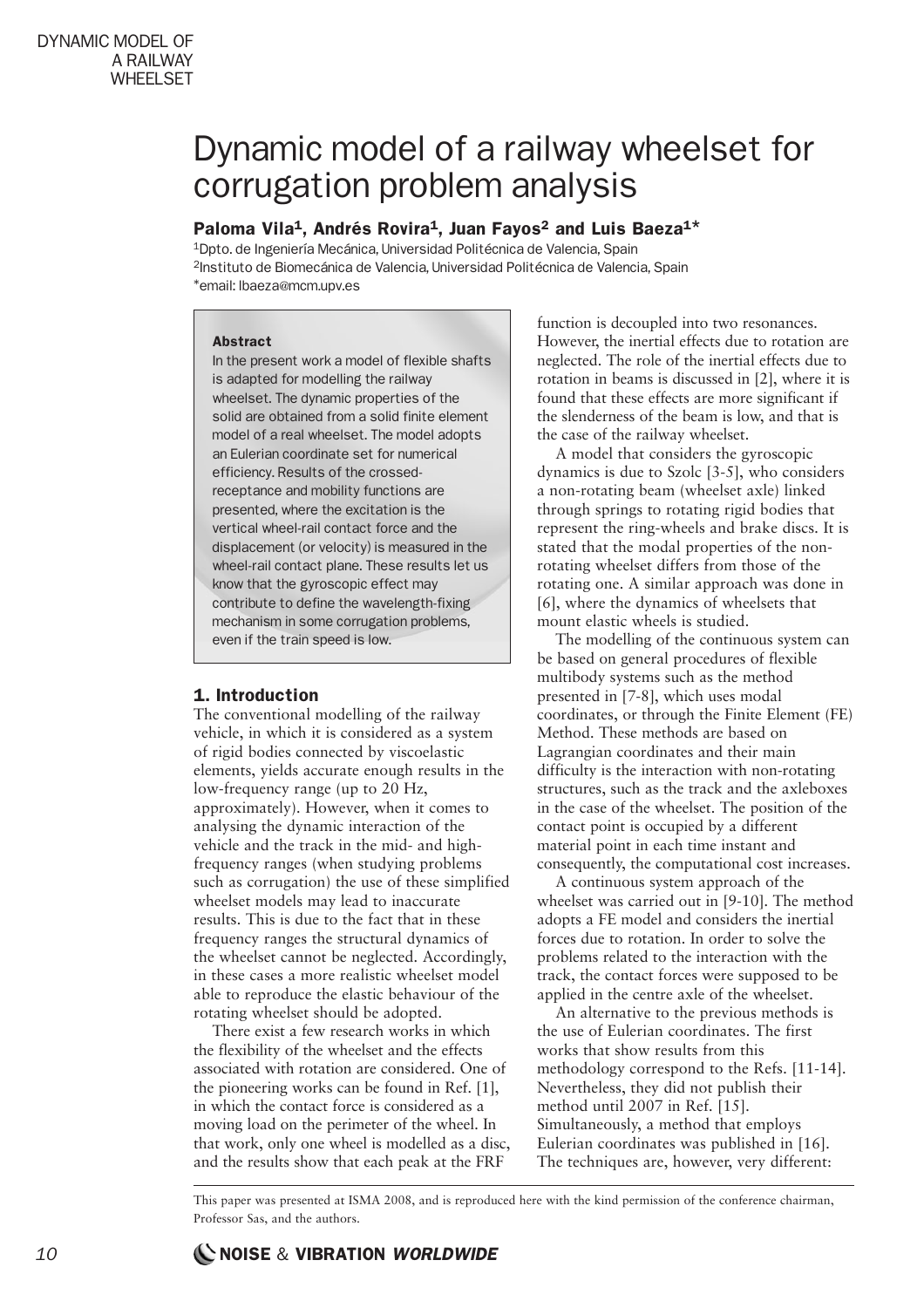the former can be applied to solids that have angular periodicity; the latter exploits the modal properties of solids of revolution.

The present work studies the potential of using a flexible wheelset model which implements the inertial effects due to rotation for analysing the rail corrugation problem. Section 3 shows results that establish the influence of the rotation on the contact point displacements when a harmonic vertical force is applied in the contact points of the wheels. The wheelset model employed in the calculations is based on the method presented in Ref. [16]. The technique is summarised in Subsection 2.2 of the present article. The background of the method is the formulation developed by Shabana and presented in [7]. In order to make clear the method based on Eulerian coordinates, the needed formulas from [7] are shown in Subsection 2.2.

2. Equations of motion development

2.1 General method for flexible bodies based on Lagrangian coordinates Let us consider a flexible wheelset rotating about its main axis at constant angular velocity,  $Ω$ . Two reference systems are adopted, one fixed (non-rotating) and the other rotating with the undeformed wheelset. Both coincide at the initial time. Any particle vector position  $\vec{r}$  can be written through the vector position of the particle in the undeformed body  $\vec{u}$ , and the particle displacement due to deformation  $\vec{u}_f$  as follows (see Figure 1)

$$
\vec{\mathbf{r}} = \vec{\mathbf{u}} + \vec{\mathbf{u}}_f. \tag{1}
$$

The matrix expressions of the components of the previous equation have different values depending on whether they are expressed in the rotating (**r**′, **u**′ and **u**′ *f* ) or the non-rotating frame (**r**, **u** and **u***<sup>f</sup>* ). The transformation matrix lets us obtain the relation between these expressions as follows

$$
\mathbf{r}(\mathbf{u}',t) = \mathbf{A}\mathbf{r}' = \mathbf{A}(t) \left( \mathbf{u}' + \mathbf{u}'_f(\mathbf{u}',t) \right). \tag{2}
$$

If small deformations of the solid are considered, the deformed shape of the solid can be obtained as a combination of the nonrotating mode shapes. If the modal approach is adopted, Eq. (2) can be written as follows

$$
\mathbf{r}(\mathbf{u}',t) = \mathbf{A}\mathbf{r}' = \mathbf{A}(t) (\mathbf{u}' + \mathbf{\Phi}(\mathbf{u}')\mathbf{p}(t)),
$$
 (3)

where Φ(**u**′) is the mass-normalised matrix of the mode shapes of the non-rotating wheelset, and  $p(t)$  contains the respective modal coordinates. This kinematic approach permits



*Figure 1. Kinematic relationships.*

to obtain the following equation of motion

$$
\ddot{\mathbf{p}} + 2\Omega \widetilde{\mathbf{J}} \dot{\mathbf{p}} + \left( \widetilde{\mathbf{K}} - \Omega^2 \widetilde{\mathbf{E}} \right) \mathbf{p} = \mathbf{Q}_p + \Omega^2 \widetilde{\mathbf{L}}, \qquad (4)
$$

where  $\tilde{\mathbf{K}}$  is a diagonal matrix that contains the square of the natural frequencies of the nonrotating wheelset, and the rest of components of Eq. (4) are

$$
\widetilde{\mathbf{J}} = \int_{\text{Volume}} \rho \, \mathbf{\Phi}^{\mathrm{T}} \, \mathbf{J} \, \mathbf{\Phi} \, \mathrm{d} \nu, \qquad \mathbf{J} = \frac{1}{\Omega} \, \mathbf{A}^{\mathrm{T}} \, \dot{\mathbf{A}} \,, \qquad (5)
$$

$$
\widetilde{\mathbf{E}} = \int_{\text{Volume}} \rho \, \mathbf{\Phi}^{\mathrm{T}} \, \mathbf{E} \, \mathbf{\Phi} \, \mathrm{d} \, \nu \,, \qquad \mathbf{E} = \frac{-1}{\Omega^2} \mathbf{A}^{\mathrm{T}} \, \ddot{\mathbf{A}} \,, \tag{6}
$$

$$
\widetilde{\mathbf{L}} = \int_{\text{Volume}} \rho \, \mathbf{\Phi}^{\mathrm{T}} \, \mathbf{E} \, \mathbf{u}' \, \mathrm{d}\nu \,. \tag{7}
$$

It must be highlighted that the matrices  $\tilde{\textbf{J}}, \tilde{\textbf{E}}$ and **L** are constant in spite of the expressions of matrices **J** and **E**. Taking into account that the solid motion is a rotation around a constant axis, then the matrices **J** and **E** are constant and it is satisfied that

$$
\mathbf{J} = \frac{1}{\Omega} \mathbf{A}^{\mathrm{T}} \dot{\mathbf{A}} = \frac{1}{\Omega} \dot{\mathbf{A}} \mathbf{A}^{\mathrm{T}} \text{ and } \mathbf{E} = \frac{-1}{\Omega^2} \mathbf{A}^{\mathrm{T}} \ddot{\mathbf{A}} = \frac{-1}{\Omega^2} \ddot{\mathbf{A}} \mathbf{A}^{\mathrm{T}}
$$
\n(8)

The external forces **f** are assumed to be written as a product of the spatial and time dependent functions, that is  $f(\mathbf{u}',t) = f_u(\mathbf{u}')f_t(t)$ . The generalised force vector  $Q_p$  has the following form

$$
\mathbf{Q}_{\mathbf{p}} = \int_{\text{Volume}} \frac{\partial \mathbf{r}^{\mathrm{T}}(\mathbf{u}',t)}{\partial \mathbf{p}} \mathbf{f}(\mathbf{u}',t) d\upsilon = \int_{\text{Volume}} \mathbf{\Phi}^{\mathrm{T}}(\mathbf{u}') \mathbf{A}(t)^{\mathrm{T}} \mathbf{f}(\mathbf{u}',t) d\upsilon
$$
\n
$$
= \left[ \int_{\text{Volume}} \mathbf{\Phi}^{\mathrm{T}}(\mathbf{u}') \mathbf{A}(t)^{\mathrm{T}} \mathbf{f}_{u}(\mathbf{u}') d\upsilon \right] \mathbf{f}_{t}(t). \tag{9}
$$

DECEMBER 2009 *11*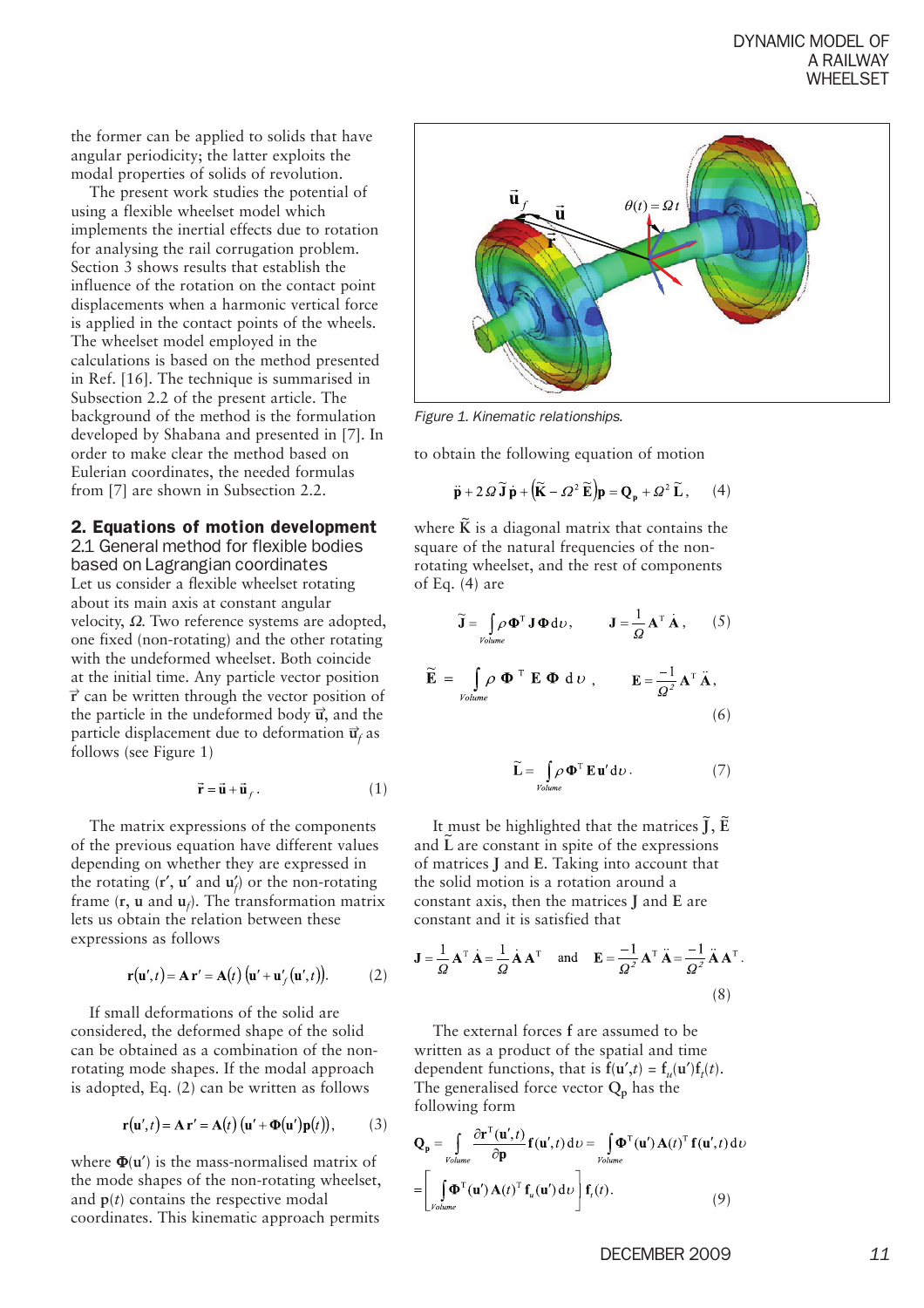The formulation of the generalised force vector involves the following difficulties inherent to the method:

- The expression into square brackets is not constant and must be computed for each time instant of the ODEs integration process, thus increasing the simulation time.
- Taking into consideration that the mode shapes are obtained numerically, a constant force in the contact point produces a variable generalised force because of the numerical errors in the computation of the mode shapes. Accordingly, a numerical excitation is derived.

#### 2.2 Method based on Eulerian coordinates

The general method presented in the previous Subsection involves numerical and computational problems if the rotating solid interacts with a non-rotating structure. In order to solve these problems, an Eulerian approach is proposed. In railway wheelset dynamics we centre our attention on spatial points (i.e. the wheel-rail contact point). However, a spatial point is not occupied by an only material point. The coordinate of a spatial point in the undeformed state **u** will be occupied by material points whose coordinates depend on time

$$
\mathbf{u}'(t) = \mathbf{A}(t)^{\mathrm{T}} \mathbf{u}.
$$
 (10)

From (3), the final position of the point that occupies the spatial position **u** is

$$
\mathbf{r}(\mathbf{A}(t)^{\mathrm{T}} \mathbf{u}, t) = \mathbf{u} + \mathbf{A}(t) \mathbf{\Phi}(\mathbf{A}(t)^{\mathrm{T}} \mathbf{u}) \mathbf{p}(t).
$$
 (11)

Finally, the Eulerian position vector is defined as follows

$$
\mathbf{s}(\mathbf{u},t) = \mathbf{u} + \mathbf{A}(t)\mathbf{\Phi}(\mathbf{A}(t)^{\mathrm{T}} \mathbf{u})\mathbf{p}(t). \quad (12)
$$

Solids with revolution geometry (such as a wheelset) have two families of vibration modes: modes with multiplicity 1 and modes with multiplicity 2. The formers observe that the deformed geometry of the mode have revolution geometry (see Figure 2). The latters are associated with a couple of identical deformed mode shapes in two planes (usually orthogonal planes) which contain the rotation axis (see Figure 3). It is assumed that any deformed geometry of the solid can be obtained as a modal combination of the nonrotating mode shapes in the non-rotating frame. It can be mathematically expressed as

follows

$$
\mathbf{s}(\mathbf{u},t) = \mathbf{u} + \mathbf{\Phi}(\mathbf{u})\mathbf{q}(t),\tag{13}
$$

being **q**(*t*) a set of Eulerian modal coordinates. The Eulerian to Lagrangian transformation can be defined as follows

$$
\mathbf{q}(t) = \mathbf{B}(t)\mathbf{p}(t). \tag{14}
$$

Matrix **B** can be proved to be orthogonal and quasi-diagonal. A detailed analysis shows that rows and columns associated with modes with multiplicity 1 have null entries except the diagonal entry which is 1. On the other hand, diagonal terms associated with modes with multiplicity 2 contain rotation matrices, i.e.:



By comparing Eqs. (12) and (13), the next relationship is fulfilled

$$
\mathbf{A}(t)\mathbf{\Phi}(\mathbf{u}') = \mathbf{\Phi}(\mathbf{A}(t)\mathbf{u}')\mathbf{B}(t).
$$
 (16)



*Figure 2. Examples of single multiplicity vibration modes of the non-rotating wheelset. a) Umbrella mode. b) First torsional mode.*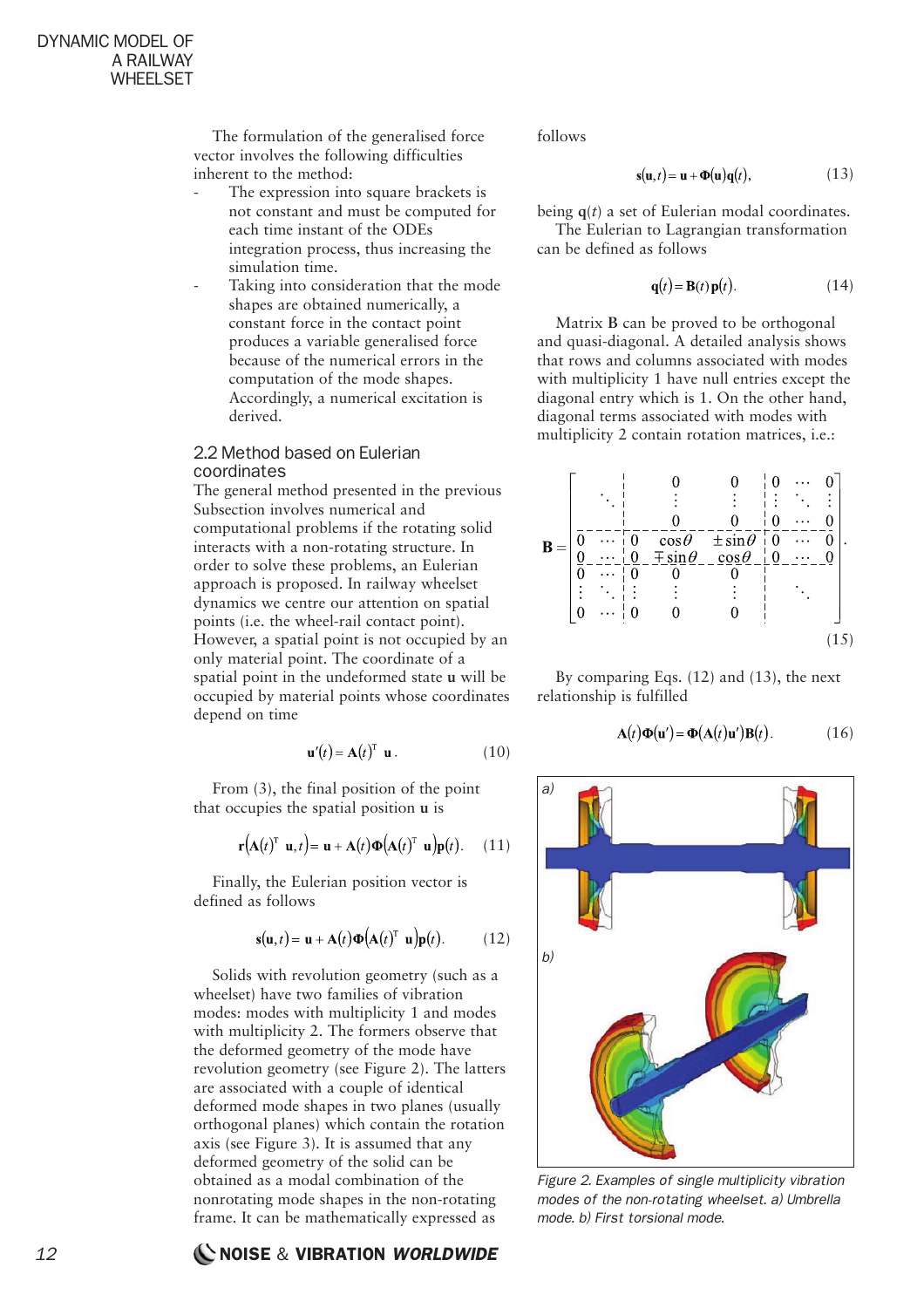

*Figure 3. Examples of double multiplicity vibration modes of the non-rotating wheelset. a) First bending mode, horizontal plane. b) First bending mode, vertical plane.*

If Eq. (16) is pre-multiplied by  $A(t)^T$  and post-multiplied by  $B(t)^T$ , the last expression is equivalent to

$$
\mathbf{A}(t)^{\mathrm{T}} \, \mathbf{\Phi}(\mathbf{A}(t)\mathbf{u}') = \mathbf{\Phi}(\mathbf{u}') \mathbf{B}(t)^{\mathrm{T}} \,. \tag{17}
$$

The original equation of motion (4) can be written through Eulerian modal coordinates, giving

$$
\ddot{\mathbf{q}} + (2 \Omega \mathbf{B} \widetilde{\mathbf{J}} \mathbf{B}^{\mathrm{T}} + 2 \mathbf{B} \dot{\mathbf{B}}^{\mathrm{T}}) \dot{\mathbf{q}} +
$$

$$
+ (\mathbf{B} \widetilde{\mathbf{K}} \mathbf{B}^{\mathrm{T}} - \Omega^2 \mathbf{B} \widetilde{\mathbf{E}} \mathbf{B}^{\mathrm{T}} + 2 \Omega \mathbf{B} \widetilde{\mathbf{J}} \dot{\mathbf{B}}^{\mathrm{T}} + \mathbf{B} \ddot{\mathbf{B}}^{\mathrm{T}}) \mathbf{q} \quad (18)
$$

$$
= \mathbf{B} \mathbf{Q}_n + \Omega^2 \mathbf{B} \widetilde{\mathbf{L}}.
$$

The transformation matrix **B** does not change the numerical value of  $\tilde{J}$  as is proved in the following result. From Eq. (5)

$$
\mathbf{B}\widetilde{\mathbf{J}}\mathbf{B}^{\mathrm{T}} = \mathbf{B} \int_{\text{Volume}} \boldsymbol{\rho} \, \mathbf{\Phi}(\mathbf{u}')^{\mathrm{T}} \mathbf{J} \, \mathbf{\Phi}(\mathbf{u}') \, \mathrm{d}\nu \, \mathbf{B}^{\mathrm{T}} =
$$
\n
$$
= \frac{1}{\Omega} \int_{\text{Volume}} \boldsymbol{\rho} \, \mathbf{B} \, \mathbf{\Phi}(\mathbf{u}')^{\mathrm{T}} \mathbf{A}^{\mathrm{T}} \, \dot{\mathbf{A}} \, \mathbf{\Phi}(\mathbf{u}') \, \mathbf{B}^{\mathrm{T}} \, \mathrm{d}\nu. \tag{19}
$$

By substituting (17) in (19), and taking into account (8)

$$
\mathbf{B}\widetilde{\mathbf{J}}\mathbf{B}^{\mathrm{T}} = \frac{1}{\Omega} \int_{\text{Volume}} \rho \, \Phi(\mathbf{A}\mathbf{u}')^{\mathrm{T}} \, \mathbf{A}\mathbf{A}^{\mathrm{T}} \, \dot{\mathbf{A}}\mathbf{A}^{\mathrm{T}} \, \Phi(\mathbf{A}\mathbf{u}') d\upsilon =
$$
\n
$$
\frac{1}{\Omega} \int_{\text{Volume}} \rho \, \Phi(\mathbf{A}\mathbf{u}')^{\mathrm{T}} \, \dot{\mathbf{A}}\mathbf{A}^{\mathrm{T}} \, \Phi(\mathbf{A}\mathbf{u}') d\upsilon =
$$
\n
$$
\int_{\text{Volume}} \rho \, \Phi(\mathbf{A}\mathbf{u}')^{\mathrm{T}} \, \mathbf{J} \, \Phi(\mathbf{A}\mathbf{u}') \, d\upsilon.
$$
\n(20)

If the change of variable **u** = **Au**′ is carried out (the Jacobian |**A**| is 1), Eq. (20) becomes (note that the integration variable is a dummy variable)

$$
\mathbf{B}\widetilde{\mathbf{J}}\mathbf{B}^{\mathrm{T}} = \frac{1}{\Omega} \int_{\text{Volume}} \rho \, \Phi(\mathbf{u})^{\mathrm{T}} \mathbf{J} \, \Phi(\mathbf{u}) \mathrm{d} \nu = \widetilde{\mathbf{J}} \,. \tag{21}
$$

In the same way, the next equivalences can be proved

$$
\mathbf{B}\widetilde{\mathbf{L}} = \widetilde{\mathbf{L}}, \qquad \mathbf{B}\widetilde{\mathbf{K}}\mathbf{B}^{\mathrm{T}} = \widetilde{\mathbf{K}}, \qquad \mathbf{B}\ \widetilde{\mathbf{E}}\mathbf{B}^{\mathrm{T}} = \widetilde{\mathbf{E}}, \ (22)
$$

$$
\mathbf{B}\dot{\mathbf{B}}^{\mathrm{T}} = \varOmega(\widetilde{\mathbf{J}} + \widetilde{\mathbf{G}}), \tag{23}
$$

$$
\mathbf{B}\ddot{\mathbf{B}}^{\mathrm{T}} = -\Omega^2 (\widetilde{\mathbf{J}} + \widetilde{\mathbf{G}})(\widetilde{\mathbf{J}}^{\mathrm{T}} + \widetilde{\mathbf{G}}^{\mathrm{T}}), \quad (24)
$$

being  $\tilde{G}$  the gyroscopic matrix defined as

$$
\widetilde{\mathbf{G}} = \int_{\text{Volume}} \rho \left( \sum_{i=1}^{3} \frac{\partial \Phi(\mathbf{u}')^{\mathrm{T}}}{\partial u_i} (\mathbf{J} \mathbf{u}')_i \right) \Phi(\mathbf{u}') \, d\upsilon \,. \tag{25}
$$

Thus, replacing from (22) to (25) in (18),

the equation of motion in Eulerian coordinates results

$$
\ddot{\mathbf{q}} - 2\Omega \widetilde{\mathbf{G}} \dot{\mathbf{q}} + \left( \widetilde{\mathbf{K}} + \Omega^2 \widetilde{\mathbf{C}} \right) \mathbf{q} = \mathbf{Q}_q + \Omega^2 \widetilde{\mathbf{L}} \,, \quad (26)
$$

where  $\tilde{C}$  is a matrix defined as follows

$$
\widetilde{\mathbf{C}} = \widetilde{\mathbf{K}} + \varOmega^2 \left( \widetilde{\mathbf{J}} \, \widetilde{\mathbf{J}}^T - \widetilde{\mathbf{G}} \, \widetilde{\mathbf{G}}^T - \widetilde{\mathbf{E}} \right). \tag{27}
$$

The physical meanings of the terms of the equation (26) are:

|                                                              | Generalised external forces        |
|--------------------------------------------------------------|------------------------------------|
| $\begin{matrix} Q_q \\ \tilde{K}_q \\ \ddot{q} \end{matrix}$ | Elastic forces                     |
|                                                              | Acceleration component due to      |
|                                                              | deformation                        |
| $-2\Omega \tilde{K} \dot{q}$                                 | Gyroscopic term                    |
| $\Omega^2 \tilde{C} q - \Omega^2 \tilde{L}$                  | Centripetal acceleration due to    |
|                                                              | rotation. The former term is       |
|                                                              | associated with the deformation    |
|                                                              | of the solid. The latter, with the |
|                                                              | undeformed shape                   |

Since the external forces are always applied in the same spatial points, the term of the generalised force can be reformulated as follows

$$
\mathbf{Q}_{q}(t) = \mathbf{B} \int_{\text{Volume}} \mathbf{\Phi}(\mathbf{u}')^{\mathrm{T}} \mathbf{A}^{\mathrm{T}} \mathbf{f}(\mathbf{A} \mathbf{u}',t) dv =
$$
\n
$$
\int_{\text{Volume}} \mathbf{\Phi}(\mathbf{u})^{\mathrm{T}} \mathbf{f}(\mathbf{u},t) dv =
$$
\n
$$
\int_{\text{Volume}} \mathbf{\Phi}(\mathbf{u})^{\mathrm{T}} \mathbf{f}_{u}(\mathbf{u}) dv \mathbf{f}_{t}(t),
$$
\n(28)

DECEMBER 2009 *13*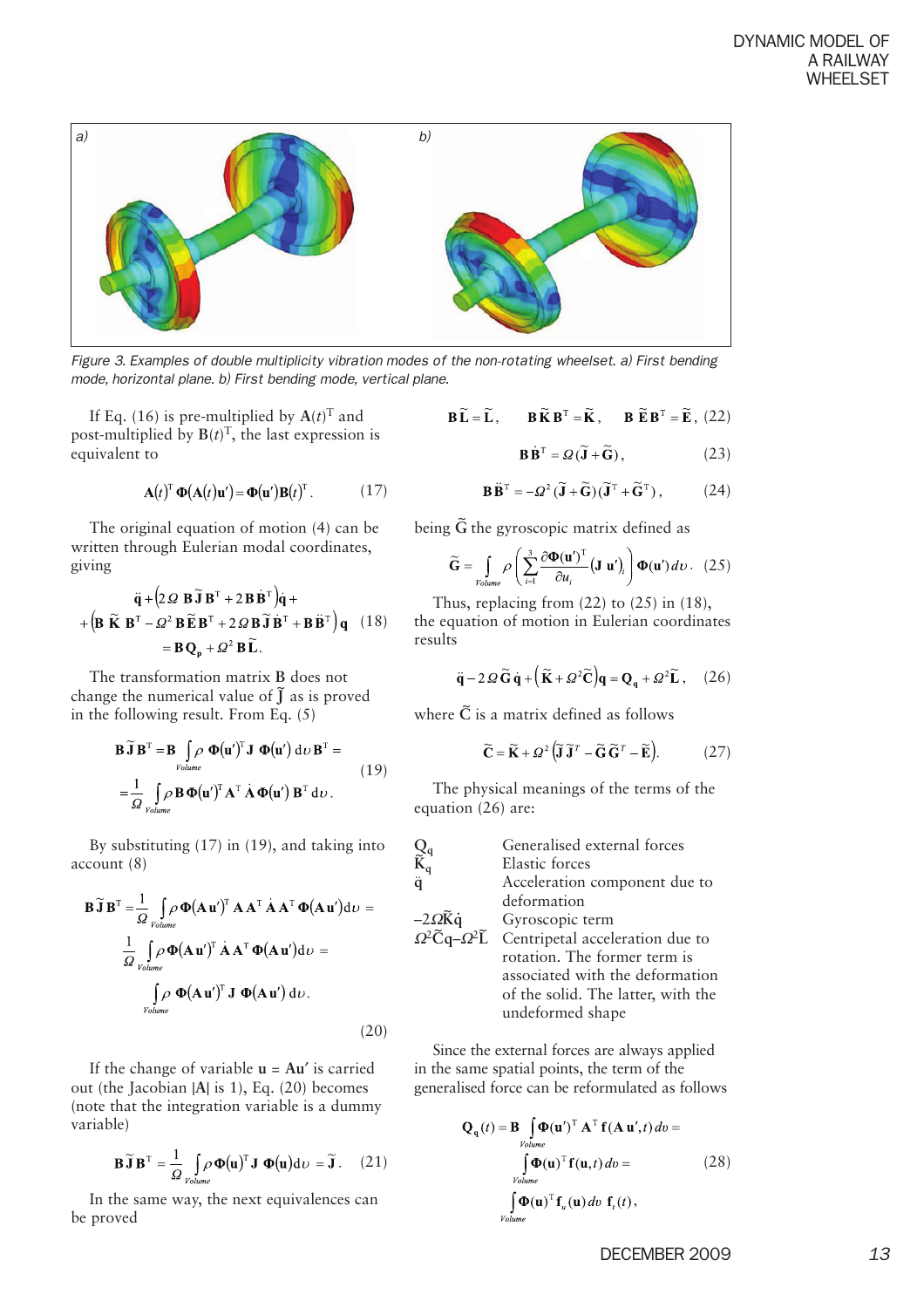and defining  $\tilde{F}$  as

$$
\widetilde{\mathbf{F}} = \int_{Volume} \boldsymbol{\Phi}(\mathbf{u})^{\mathrm{T}} \, \mathbf{f}_{u}(\mathbf{u}) \, dv \,, \tag{29}
$$

the generalised forces can be written in this way

$$
\mathbf{Q}_{a}(t) = \widetilde{\mathbf{F}} \mathbf{f}_{t}(t). \tag{30}
$$

The main advantage of formulating the equation of motion in Eulerian coordinates lies in the fact that matrices  $\tilde{G}$ ,  $\tilde{K}$ ,  $\tilde{C}$ ,  $\tilde{F}$  and  $\tilde{L}$ do not depend on time and consequently, they can be computed at the beginning of the simulation.

#### 2.3 Computational method

The modal properties of the railway wheelset are obtained through a FE model. Thus the matrix  $\Phi_{\text{FE}}$  is calculated for the nodes of the mesh. The modal shape function matrix can be estimated interpolating the nodal values

$$
\mathbf{\Phi}(\mathbf{u}) = \left(\sum_{e=1}^{N_E} \mathbf{N}_e(\mathbf{u})\right) \mathbf{\Phi}_{FE},\tag{31}
$$

being  $N_e(u)$  the shape function of the element *e*.

Replacing  $(31)$  in equations  $(5)$  to  $(7)$ ,  $(25)$ and (29), a set of matrix expressions are obtained through the integrals of the shape functions



*Figure 4. Crossed receptance modulus*  $H_{yz}(\omega)$  *calculated for different angular velocities of the wheelset.*

$$
\sum_{e=1}^{12} \left( \frac{1}{e} \right)^{1/2} \left( \frac{1}{e} \right)^{1/2} \left( \frac{1}{e} \right)^{1/2} \left( \frac{1}{e} \right)^{1/2} \left( \frac{1}{e} \right)^{1/2} \left( \frac{1}{e} \right)^{1/2} \left( \frac{1}{e} \right)^{1/2} \left( \frac{1}{e} \right)^{1/2} \left( \frac{1}{e} \right)^{1/2} \left( \frac{1}{e} \right)^{1/2} \left( \frac{1}{e} \right)^{1/2} \left( \frac{1}{e} \right)^{1/2} \left( \frac{1}{e} \right)^{1/2} \left( \frac{1}{e} \right)^{1/2} \left( \frac{1}{e} \right)^{1/2} \left( \frac{1}{e} \right)^{1/2} \left( \frac{1}{e} \right)^{1/2} \left( \frac{1}{e} \right)^{1/2} \left( \frac{1}{e} \right)^{1/2} \left( \frac{1}{e} \right)^{1/2} \left( \frac{1}{e} \right)^{1/2} \left( \frac{1}{e} \right)^{1/2} \left( \frac{1}{e} \right)^{1/2} \left( \frac{1}{e} \right)^{1/2} \left( \frac{1}{e} \right)^{1/2} \left( \frac{1}{e} \right)^{1/2} \left( \frac{1}{e} \right)^{1/2} \left( \frac{1}{e} \right)^{1/2} \left( \frac{1}{e} \right)^{1/2} \left( \frac{1}{e} \right)^{1/2} \left( \frac{1}{e} \right)^{1/2} \left( \frac{1}{e} \right)^{1/2} \left( \frac{1}{e} \right)^{1/2} \left( \frac{1}{e} \right)^{1/2} \left( \frac{1}{e} \right)^{1/2} \left( \frac{1}{e} \right)^{1/2} \left( \frac{1}{e} \right)^{1/2} \left( \frac{1}{e} \right)^{1/2} \left( \frac{1}{e} \right)^{1/2} \left( \frac{1}{e} \right)^{1/2} \left( \frac{1}{e} \right)^{1/2} \left( \frac{1}{e} \
$$

 $\widetilde{\mathbf{G}} = \mathbf{\Phi}_{\text{FF}}^{\text{T}} \left( \sum_{l}^{N_E} \left( \rho \left( \sum_{l} \frac{\partial \mathbf{N}_e(\mathbf{u})^{\text{T}}}{\partial \mathbf{M}_e(\mathbf{u})_l} (\mathbf{J} \mathbf{u})_l \right) \mathbf{N}_e(\mathbf{u}) \right) \mathbf{\Phi}_{\text{FF}} \right)$ 

$$
\widetilde{\mathbf{E}} = \mathbf{\Phi}_{\mathbf{FE}}^{\mathrm{T}} \left( \sum_{e=1}^{N_E} \int_{V_e} \rho \, \mathbf{N}_e(\mathbf{u})^{\mathrm{T}} \, \mathbf{E} \, \mathbf{N}_e(\mathbf{u}) \, d\upsilon \right) \mathbf{\Phi}_{\mathbf{FE}} \,, \tag{34}
$$

 $\widetilde{\mathbf{J}} = \mathbf{\Phi}_{\text{FE}}^{\text{T}} \left( \sum_{e=1}^{N_E} \int_{V_e} \rho \mathbf{N}_e(\mathbf{u})^{\text{T}} \mathbf{J} \mathbf{N}_e(\mathbf{u}) d\upsilon \right) \mathbf{\Phi}_{\text{FE}}$ , (32)

$$
\widetilde{\mathbf{F}} = \mathbf{\Phi}_{\mathbf{FE}}^{\mathrm{T}} \left( \sum_{e=1}^{N_E} \int_{V_e} \mathbf{N}_e(\mathbf{u})^{\mathrm{T}} \mathbf{f}(\mathbf{u}) \ d\upsilon \right), \tag{35}
$$

$$
\widetilde{\mathbf{L}} = \mathbf{\Phi}_{\mathbf{FE}}^{\mathrm{T}} \left( \sum_{e=1}^{N_E} \int_{V_e} \rho \, \mathbf{N}_e(\mathbf{u})^{\mathrm{T}} \, \mathbf{E} \, \mathbf{u} \, d\upsilon \right), \tag{36}
$$

where  $N_E$  is the number of elements of the mesh and  $V_e$  is the volume of the  $e$  – th element.

#### 3 Results

The first result presented in Figure 4 corresponds to the Frequency Response Function (FRF) crossed receptance: the force is applied in the contact point, in the vertical direction (*z*-axis); the displacement is measured in the transversal direction (*y*-axis, lateral direction to the track axis). The receptance expression can be obtained from (26) as follows

$$
\mathbf{H}(\omega) = \mathbf{\Phi}^{\mathrm{T}} \left[ -\omega^2 \mathbf{I} - i \, 2 \, \omega \, \Omega \, \widetilde{\mathbf{G}} + \widetilde{\mathbf{K}} + \Omega^2 \widetilde{\mathbf{C}} \right]^{-1} \mathbf{\Phi} \,, \qquad (37)
$$

where  $i$  is the imaginary unit and  $\bf{I}$  is the identity matrix. Figure 4 shows in continuous black trace the FRF for the non-rotating wheelset. In the frequency range shown (from 53 to 270 Hz), the curve presents three resonances at 93.7 Hz (1st bending mode), 146.8 Hz (2nd bending mode) and 226.7 Hz (umbrella mode, see Figure 2). These results can be foreseen through the Classical Vibration Theory.

If the angular velocity of the wheelset is non-zero, the peaks of the FRF associated with modes with multiplicity 2 produce two peaks that can be interpreted as the forward and backward whirl modes [2] in rotating beams. At  $\Omega$  = 1000 rpm (200 km/h aprox.) the backward mode frequency is 87 Hz and the forward one is 107 Hz. It must be highlighted that modes with multiplicity 1 do not split into two peaks.

Taking into account the symmetry of revolution of the solid, the response of the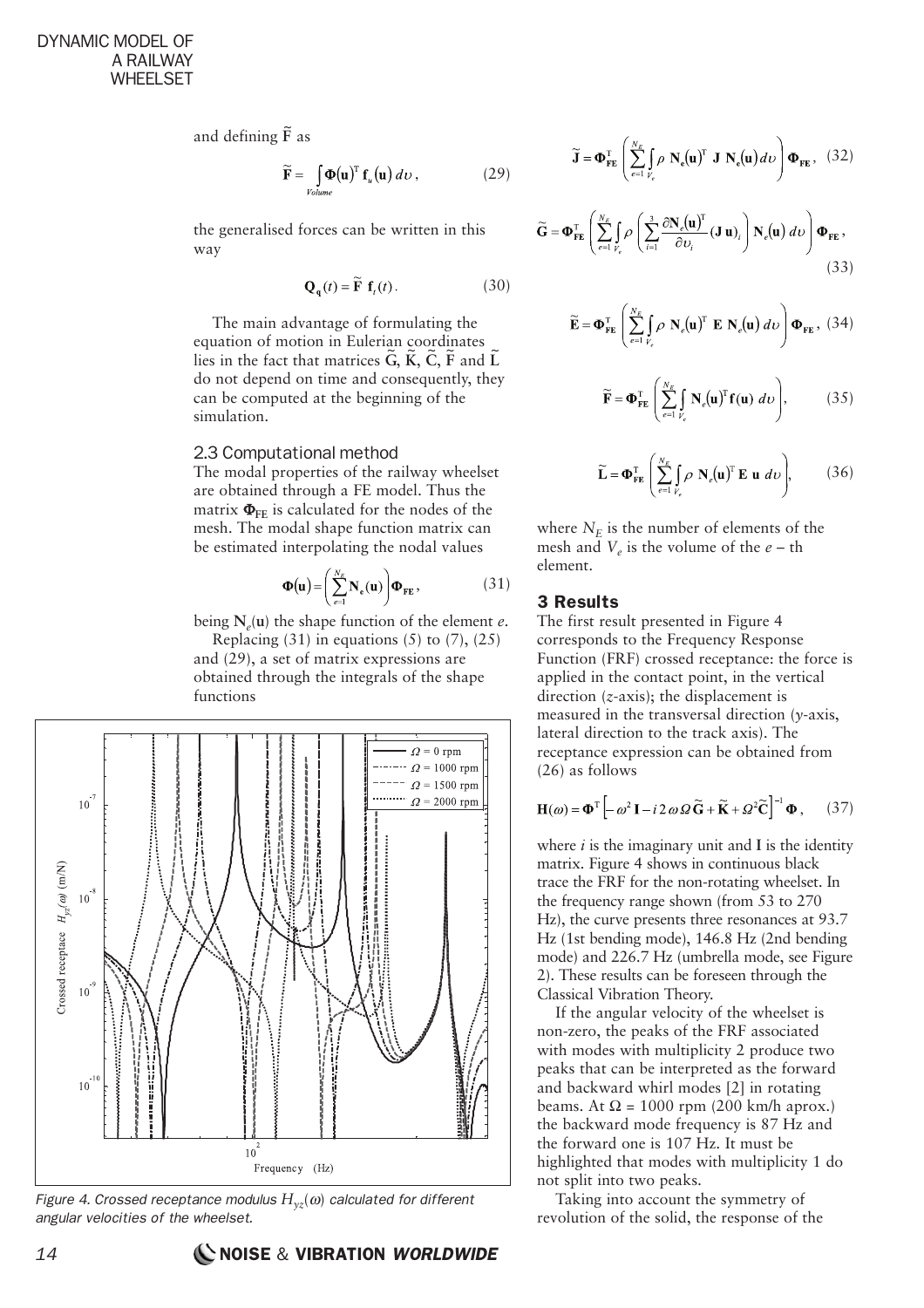contact point of a nonrotating wheelset in the longitudinal direction (*x*-axis, or track axis direction) will be zero if the excitation is produced in the vertical direction. However, Figure 5 shows non-null crossed receptance  $H_{xx}(\omega)$  calculated for the rotating wheelset. The level of the response is similar to that in the transversal direction. It can be observed in Figure 6, where the graphic shows the orbit of the contact point if a harmonic vertical force is applied in the same point. The excitation frequency (87 Hz) is very close to the backward whirl mode associated with the 1st bending mode of the solid.

The FRF mobility, that is

$$
\mathbf{Y}(\omega) = i \omega \mathbf{H}(\omega), \qquad (38)
$$

provides a clearer relation with the wear mechanism that trigger the corrugation. Figure 7 presents the mobility  $Y_{xx}(\omega)$ , where the velocity is measured in the longitudinal direction and the harmonic force is applied vertically.

#### 4. Conclusions

Most of corrugation cases that take place in the railway tracks are related to an adverse coupling between the wear mechanism of the rails and the dynamics of the unsprung masses of the vehicle and the track. In order to estimate the corrugation pattern, some authors propose to calculate the wear depth from the results of the train-track dynamic simulation (see example in Ref. [17]). However, none of the developed methodologies take account of a realistic wheelset model that considers its flexibility and the inertial effects due to rotation.

The present article develops a wheelset dynamic model that can be implemented in the simulation of the corrugation growth. The model is based on a general procedure for dynamic of rotating solids of revolution presented in [16]. The analysis of the FRF obtained from the model lets us determine the complex coupling in the spatial domain (dynamic coupling between vertical, lateral and longitudinal forces and displacements in the wheel contact point with the rail) and in the frequency domain (coupling of different modes of the non-rotating wheelset); this coupling is due to the rotation of the solid.

The appearance of the orbits in the contact point let us consider that constant longitudinal forces (braking, motor torque or curving) can excite the backward or the forward mode. The results open the possibility of self-excited dynamics that can set off the corrugation process.



*Figure 5. Crossed receptance modulus*  $H_{yz}(\omega)$  *calculated for different angular velocities of the wheelset.*



*Figure 6. In black trace, orbit of the contact point if a vertical excitation is applied. The angular velocity of the wheelset is Ω = 500 rpm (100 km/h aprox). The excitation frequency is 87 Hz. In grey trace, the projections on the orthogonal planes of the orbit are drawn.*

#### Acknowledgements

This work was sponsored by Projects T79/2006 (Ministerio de Fomento - Metro de Madrid- CDM) and TRA2007-67167 (Ministerio de Educación y Ciencia - FEDER).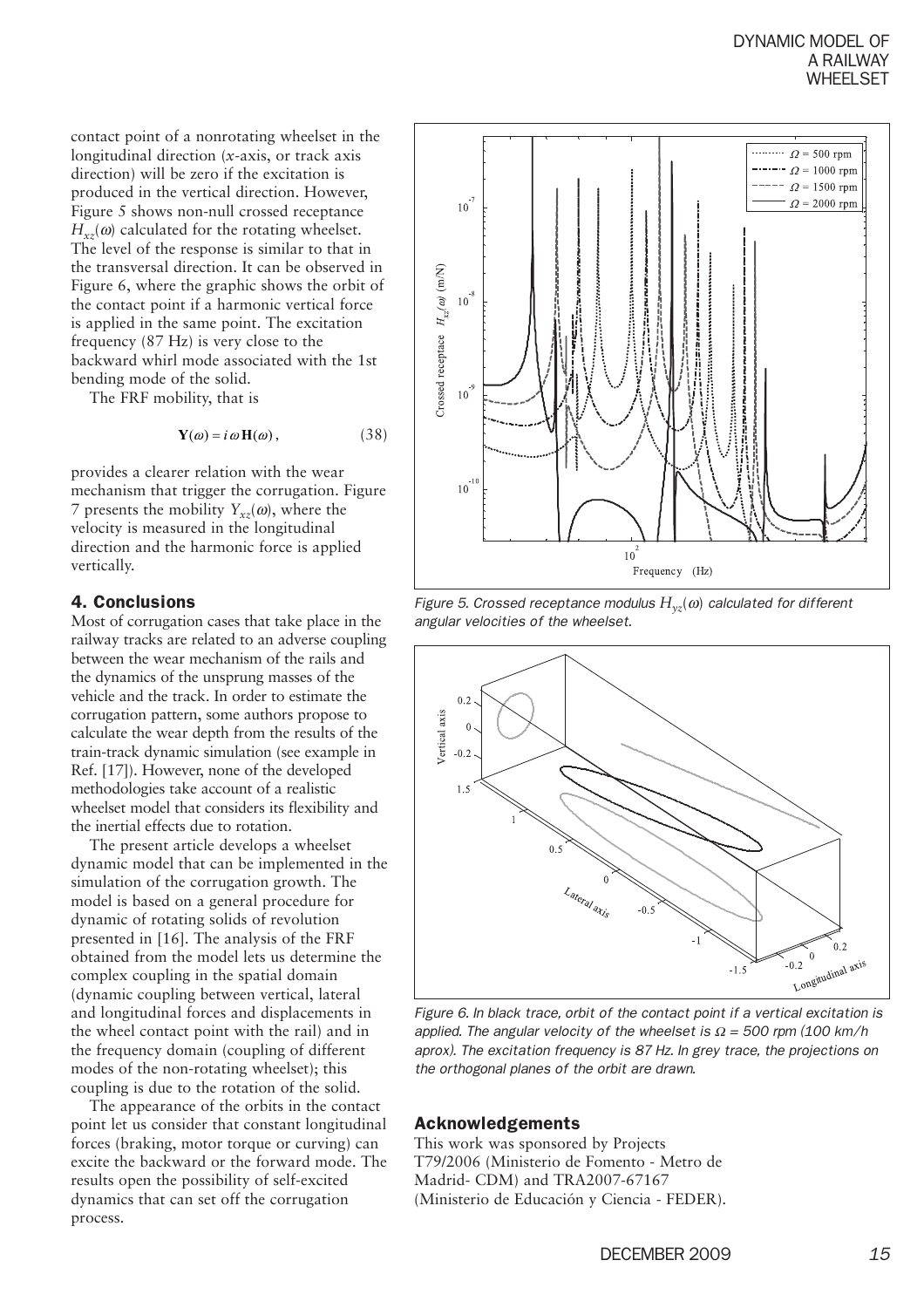## DYNAMIC MODEL OF A RAILWAY **WHEELSET**



*Figure 7. Crossed mobility modulus*  $Y_{yz}(\omega)$  *calculated for different angular velocities of the wheelset.*

# References

- [1] D. J. Thompson, Wheel-rail noise generation, part V: inclusion of wheel rotation, *Journal of Sound and Vibration*, Vol. 161, No 3 (1993), pp. 467-482.
- [2] J. Fayos, A. Rovira, L. Baeza, J. Carballeira, Rotating shaft analytical response in adimensional form, In *Proceedings of the 13th International Congress on Sound and Vibration*, Vienna (2006).
- [3] T. Szolc, Medium frequency dynamic investigation of the railway wheelsettrack system using a discrete-continuous model, *Archive of Applied Mechanics*, Vol. 68 (1998), pp. 30-45.
- [4] T. Szolc, Simulation of bendingtorsional-lateral vibrations of the railway wheelset-track system in the medium frequency range, *Vehicle System Dynamics*, Vol. 30, No. 6 (1998), pp. 473-508.
- [5] T. Szolc, Simulation of dynamic interaction between the railway bogie and the track in the medium frequency

range, *Multibody System Dynamics*, Vol. 6 (2001), pp. 99-122.

- [6] H. Claus, W. Schiehlen, Dynamic stability and random vibrations of rigid and elastic wheelsets, *Nonlinear Dynamics*, Vol. 36 (2004), pp. 299-311.
- [7] A. A. Shabana, *Dynamics of multibody systems*, Cambridge University Press (1998).
- [8] M. A. Brown, A. A. Shabana, Application of multibody methodology to rotating shaft problems, *Journal of Sound and Vibration*, Vol. 204 (1997), pp. 439-457.
- [9] T. Meinders, Modelling of a railway wheelset as a rotating elastic multibody system, *Machine Dynamic Problems*, Vol. 20 (1998), pp. 209-219.
- [10] T. Meinders, P. Meinke, Rotor dynamics and irregular wear of elastic wheelset, In K. Popp and W. Schiehlen, editors, *Lecture Notes in Applied Mechanics*, pp. 133-152. Springer, Berlin, 2003.
- [11] K. Popp, H. Kruse, I. Kaiser, Vehicletrack dynamics in the mid-frequency range, *Vehicle System Dynamics*, Vol. 31 (1999), pp. 423-464.
- [12] K. Popp, I. Kaiser, H. Kruse, System dynamics of railway vehicles and track, *Archive of Applied Mechanics*, Vol. 72 (2003), pp. 949-961.
- [13] J. Arnold, I. Kaiser, G. Schupp, Simulation of a railway vehicle's running behaviour: How elastic wheelsets influence the simulation results, *Vehicle System Dynamics*, Vol. 41, Suppl. (2004), pp. 242-251.
- [14] Kaiser and K. Popp, Interaction of elastic wheelsets and elastic rails: modelling and simulation, In *Proceedings of 19th Symposium of the International Association for Vehicle System Dynamics*, Milano (2005).
- [15] I. Kaiser, A. Heckmann, F. van der Linden, On an ALE-approach for rotating elastic structures, In *Proceedings of ECCOMAS Congress*, Milano (2007).
- [16] J. Fayos, L. Baeza, F. D. Denia, J. E.

# *16* NOISE & VIBRATION *WORLDWIDE*